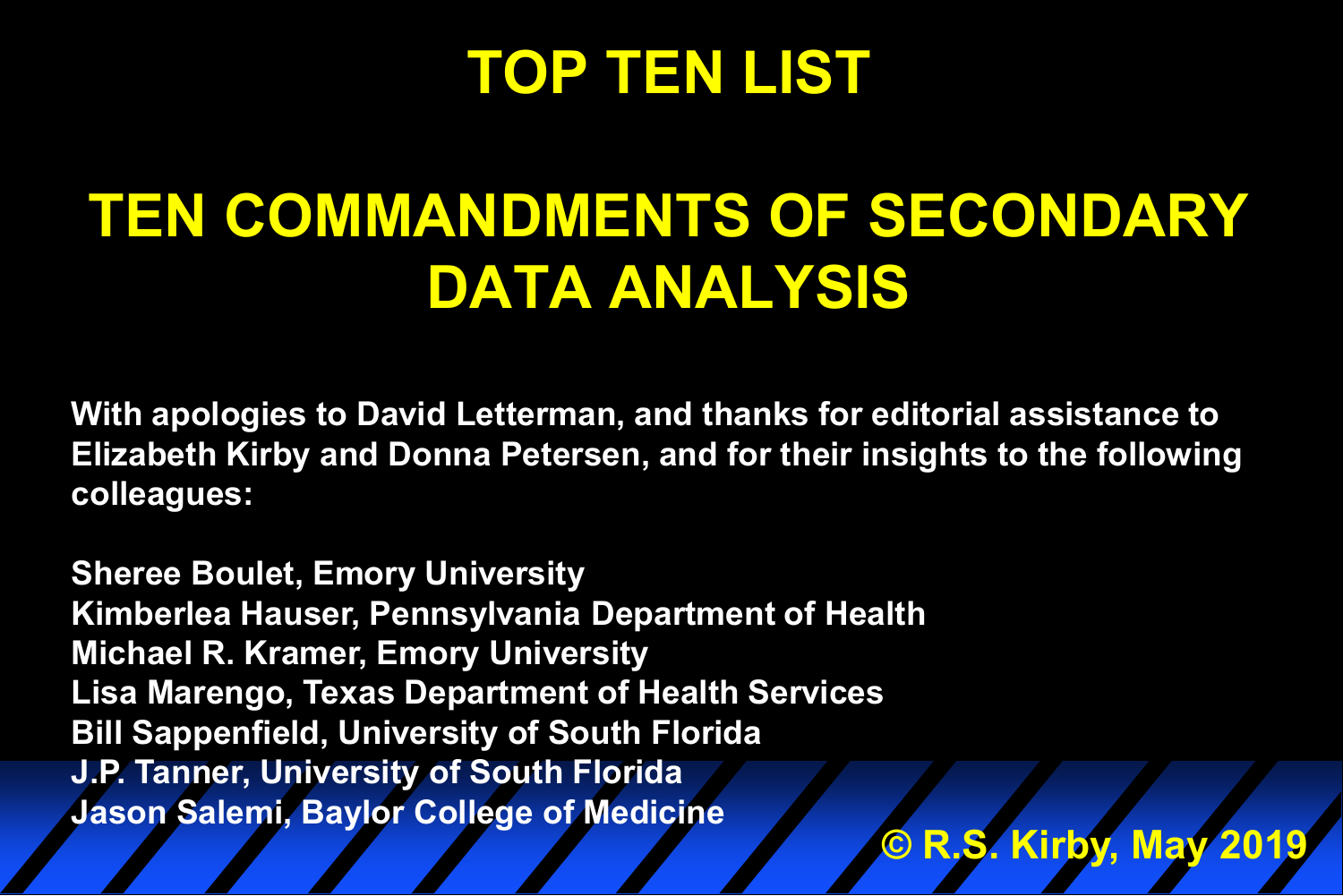**Thou shalt always obtain and use the data dictionary for the secondary dataset(s) thou intendeth to use.**

**Consider this documentation as thou wouldst a Rosetta stone.**

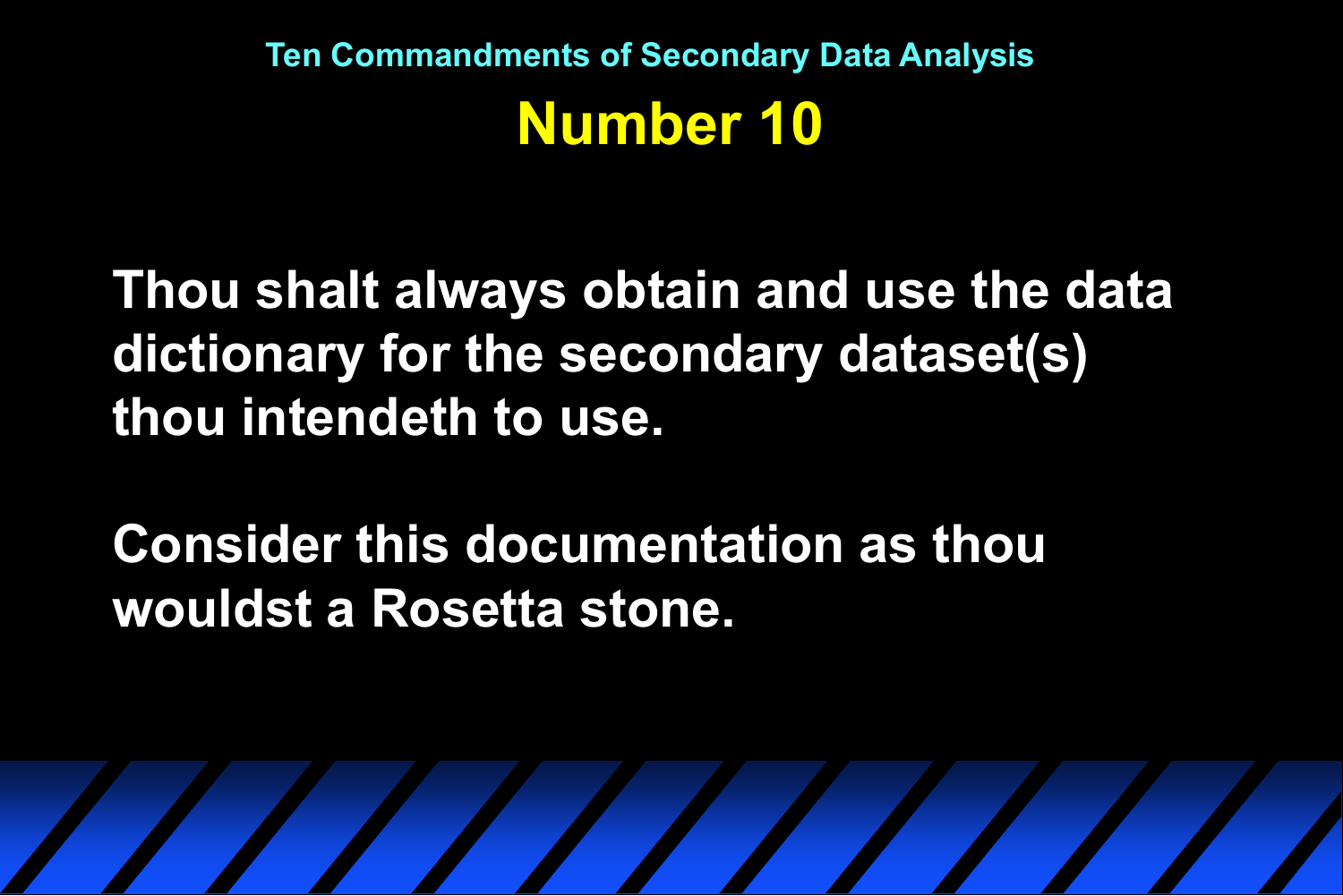## **Number 9**

**Thou shalt not ignore missing data\*. This includes records that became 'missing' because they could not be linked with other data.** 

**In fact, thou shalt strive to understand the factors that led to the state of missingness, and how those factors may influence thine results.**

**Paraphrasing Matthew 10:30, "Even the missing data is numbered."**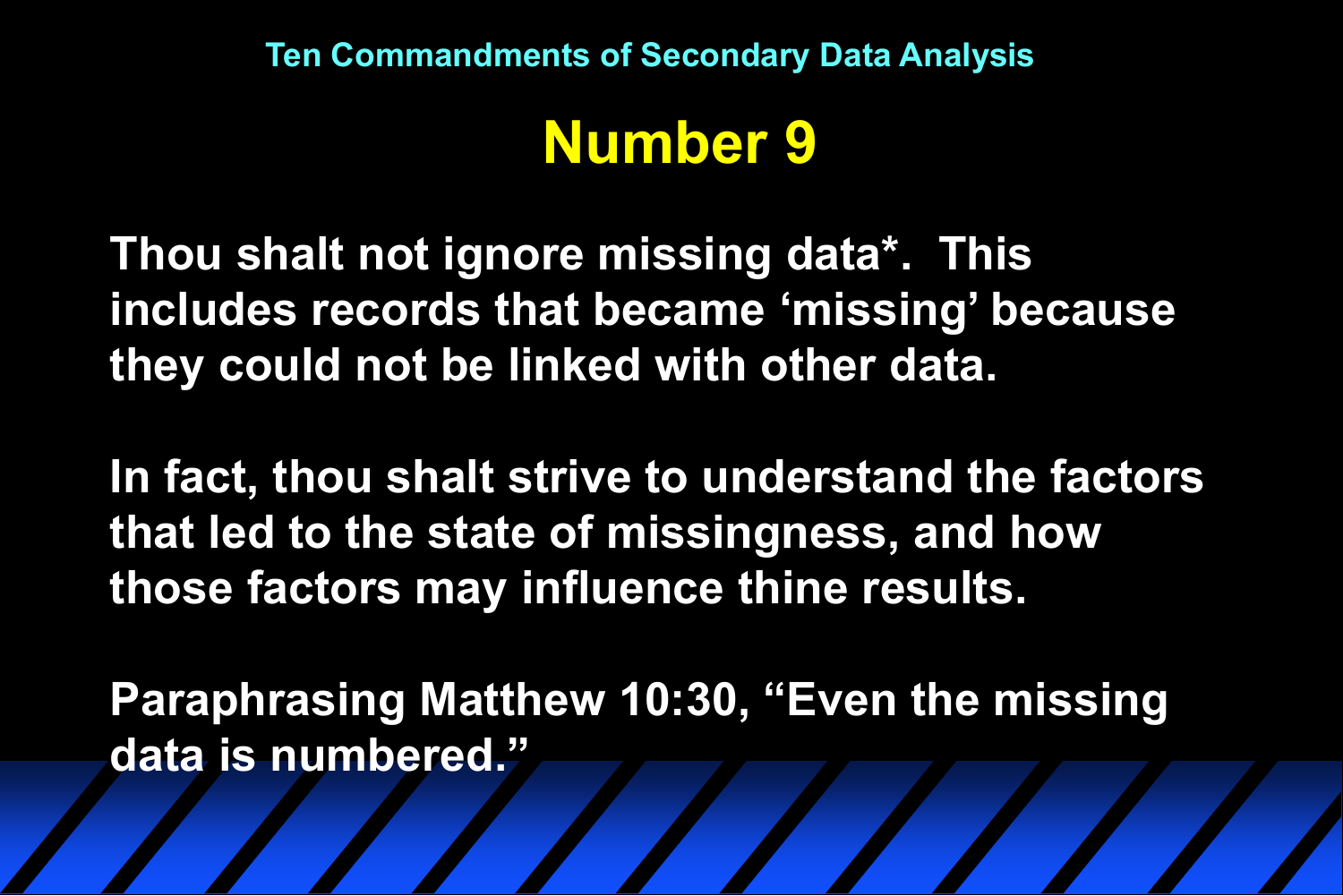## **Number 8**

**Always, thou shalt remember to fix your eyes on both the seen and unseen – just because something isn't reported in thine secondary data, doesn't mean it isn't so. And just because it is, does not mean it is so.**

**Using only hospital discharge data for women delivering during that hospital stay, many women living with disabilities or who are obese will not be so identified.**

**Corollary: You may not know** *what* **you don't know, but you should know of the** *possibility* **of not knowing it.**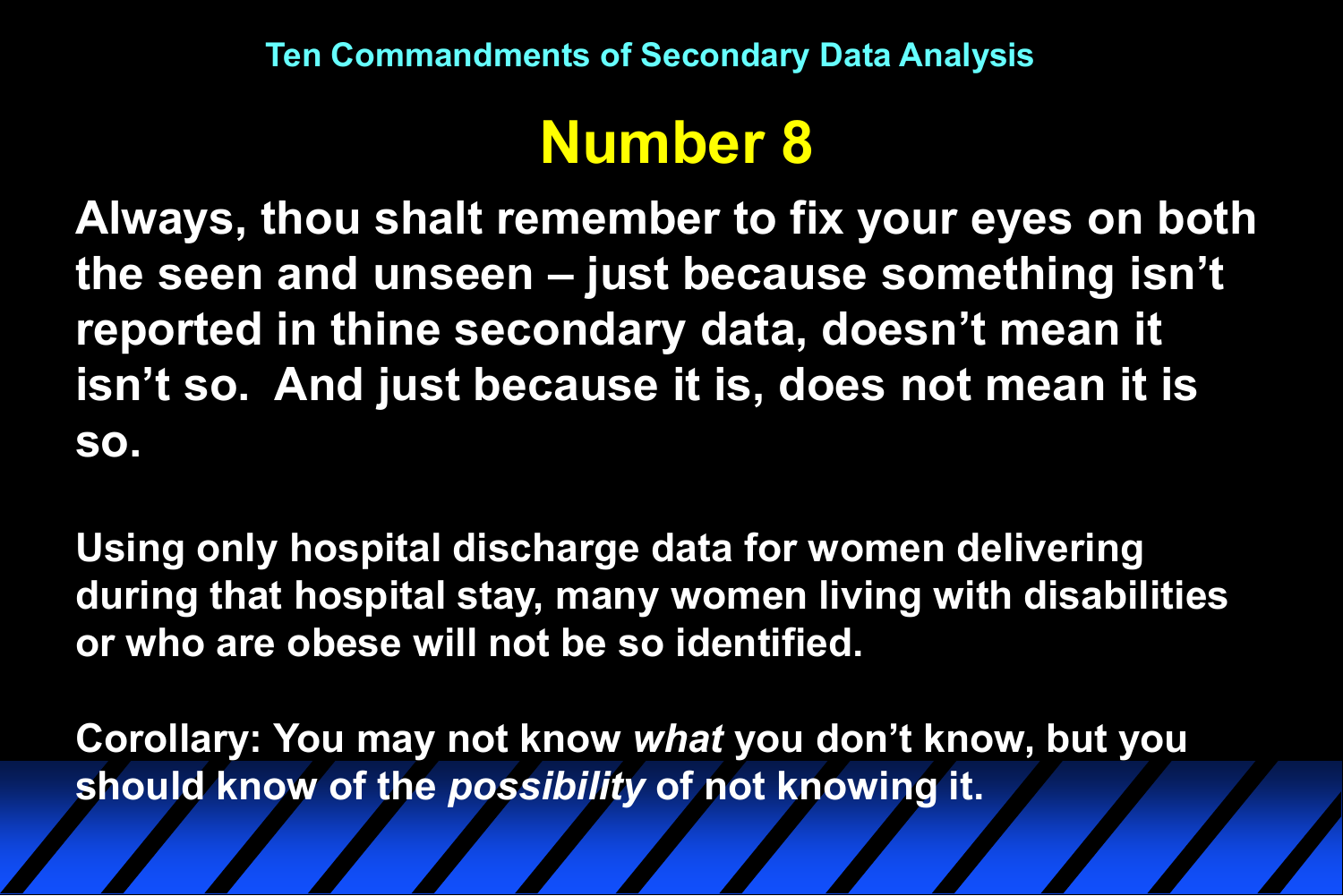## **Number 7**

**Know thy data!**

- **Know how thy data was collected.**
- **Know its limitations, and state them, often.**
- **Know the quality of thine data and data elements.**
- **Be mindful of data conversion issues.**
- **And always, always conduct exploratory data analysis.**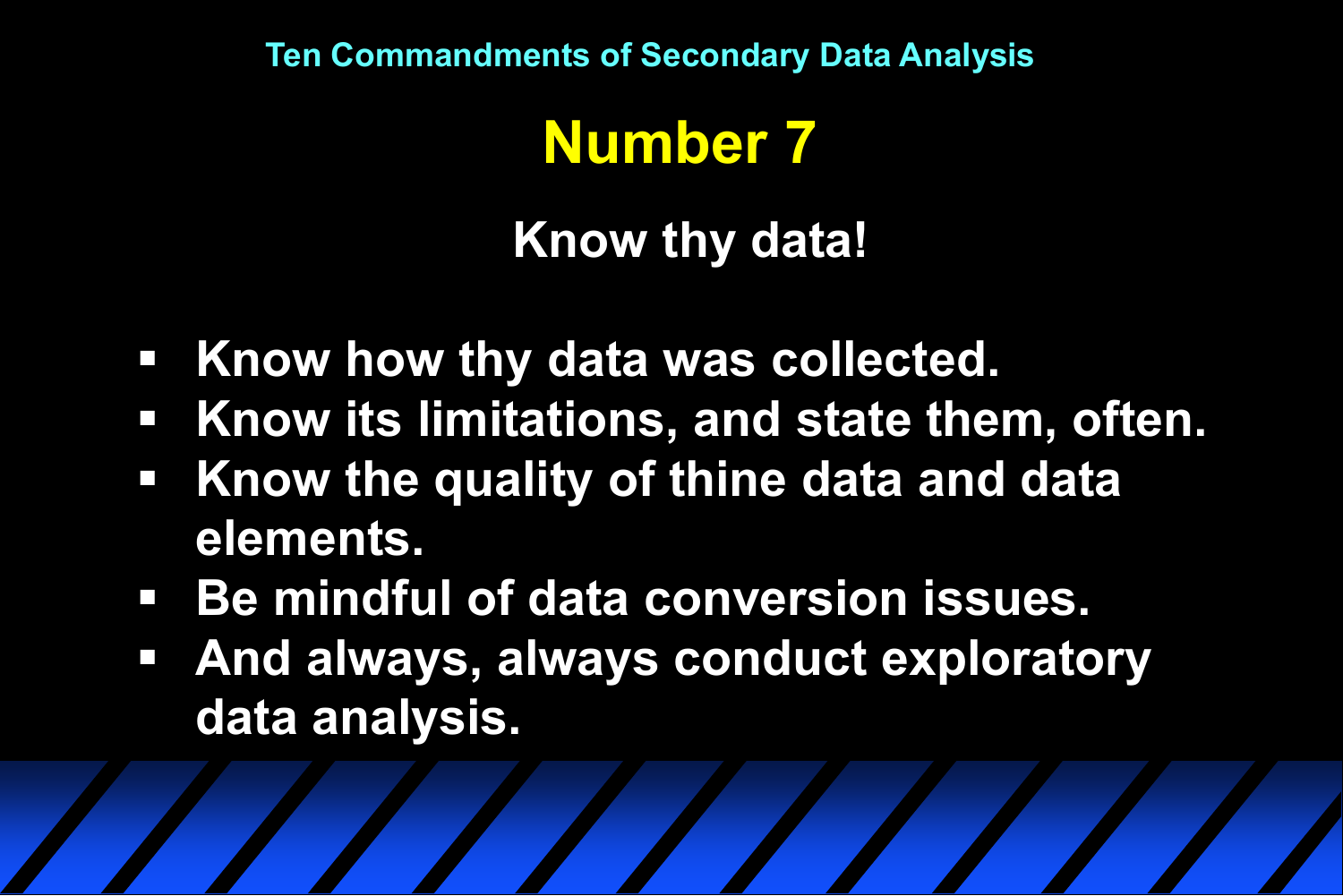## **Number 6**

**Thou shalt not assumeth that bigger is necessarily better.**

**Large datasets don't necessarily provide valid results, even when all comparisons may be statistically significant.**

**Datasets with a multitude of variables can lead to multiple comparison bias and statistical significance due to chance.**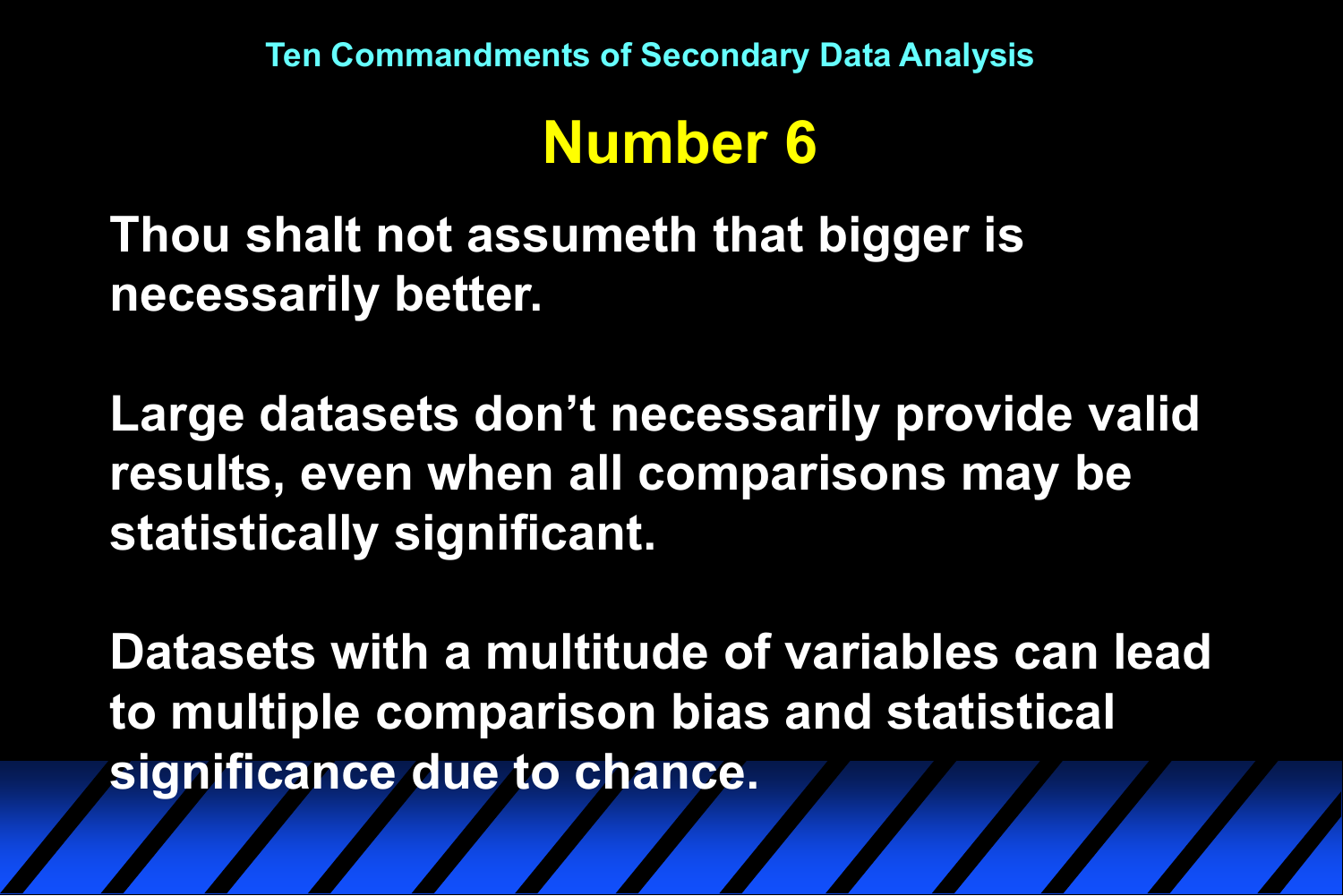**Know thine computational and statistical resources\*.**

**Available computing power and statistical software may not suffice to process thine secondary data. Thusly, thou shalt learn ways to maximize efficiency in thine data management and analysis.**

**\*This commandment can be paraphrased as:**

**Know thine limits.**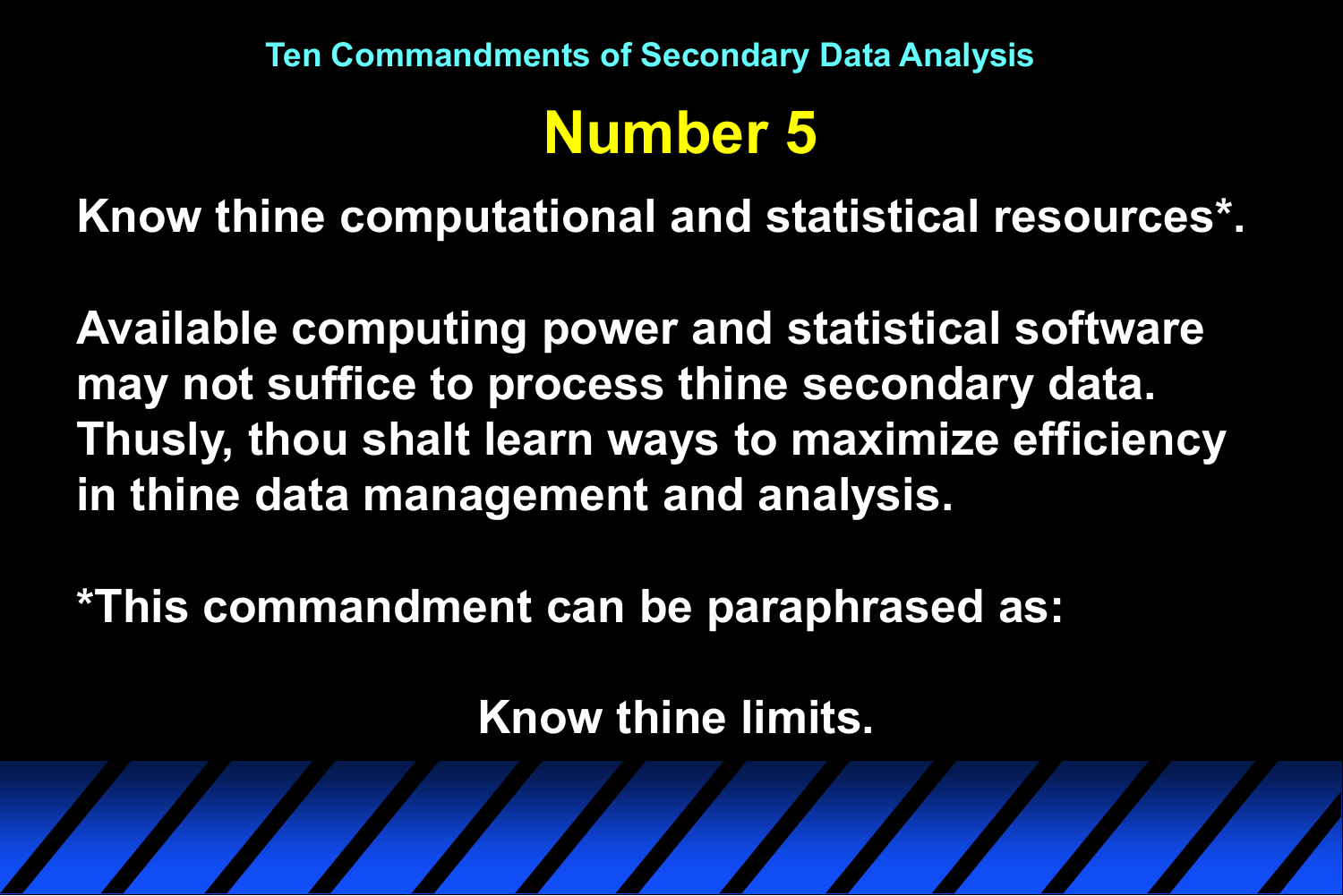#### **Know thy purpose!**

#### **And, stay true to it, even as thou produceth and discusseth thine analyses.**

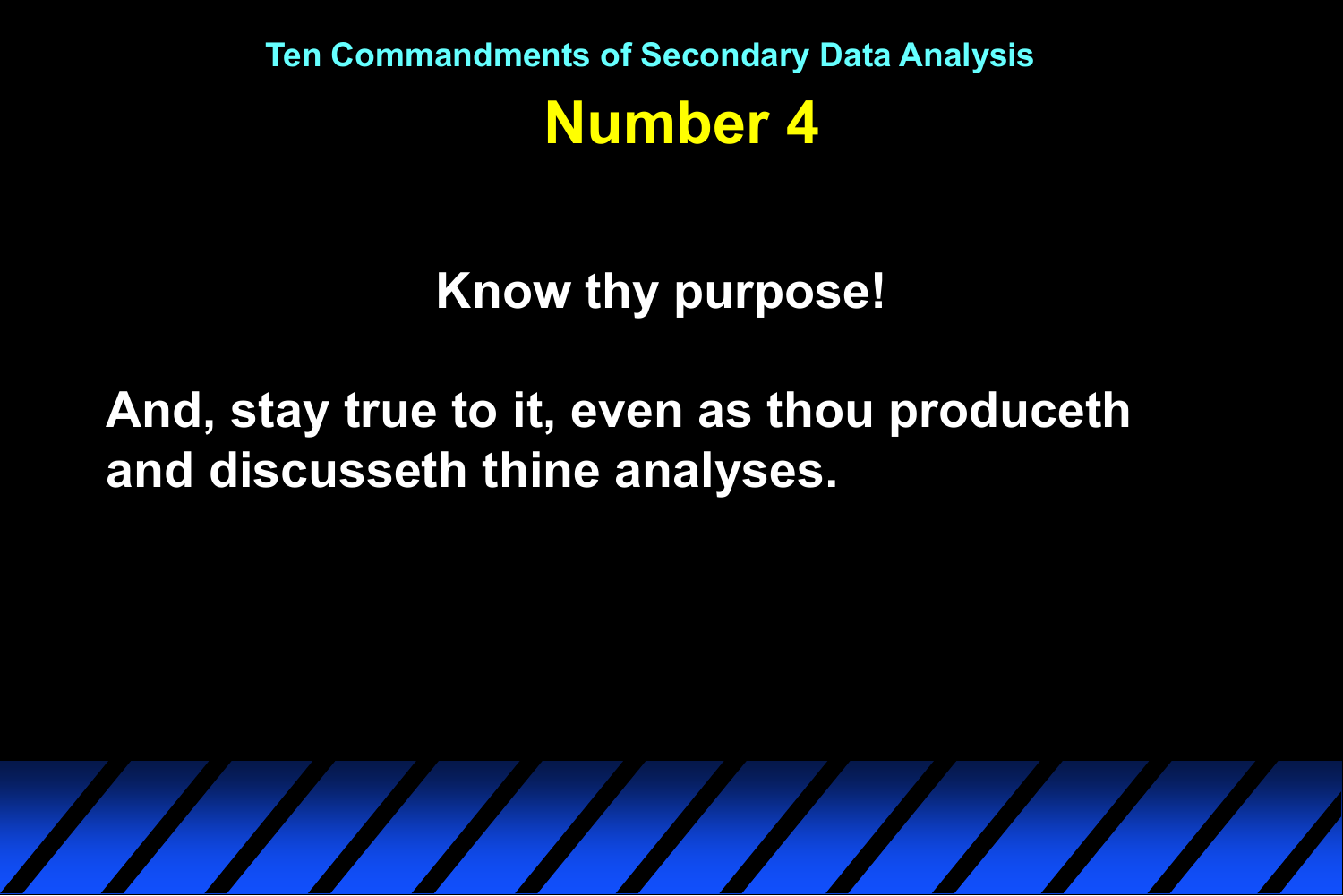#### **Number 3**

### **Even as thou knoweth thy purpose, always remember:**

**The secondary data thou useth almost certainly were not collected with thy research project in mind.**

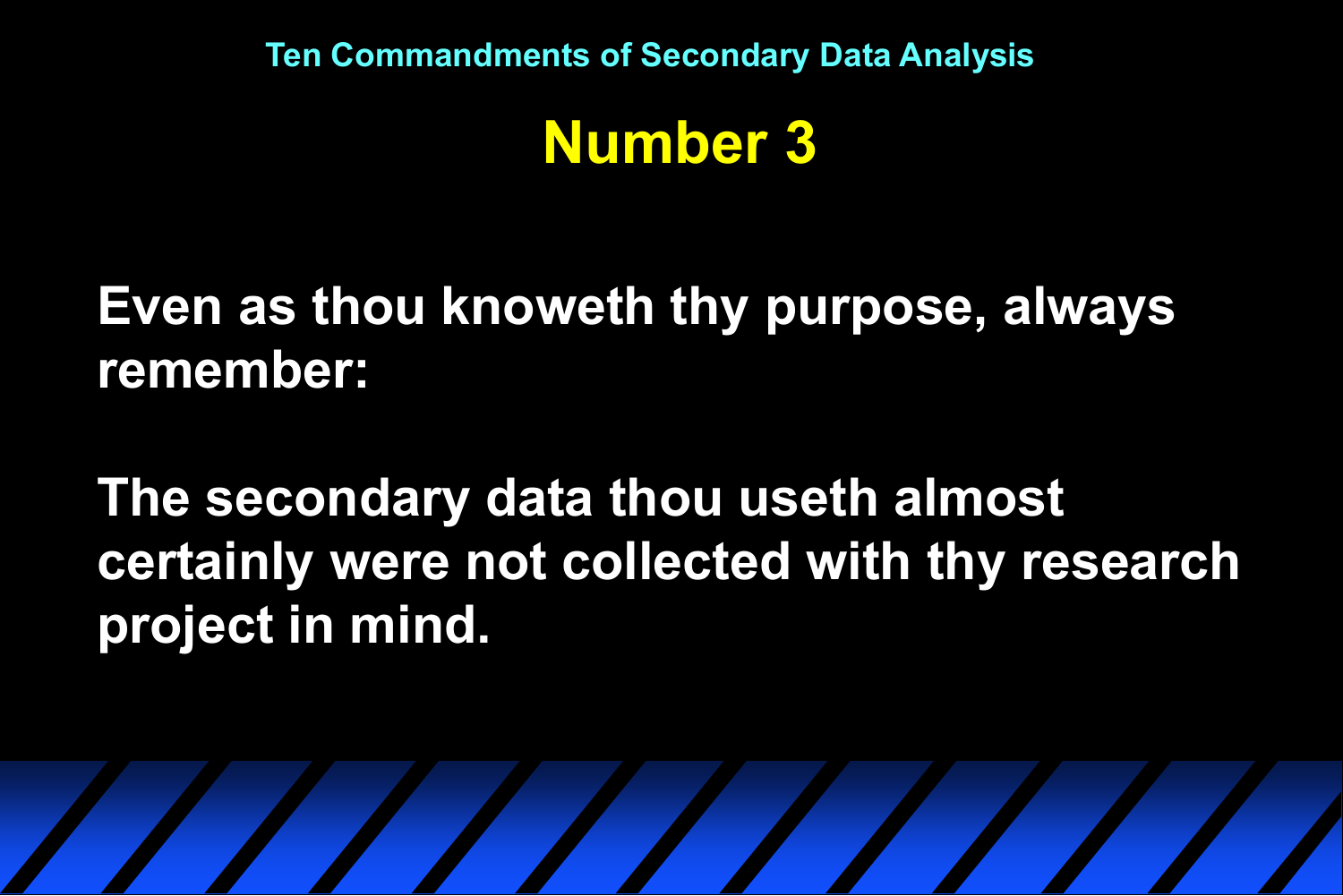**Though shalt not fish nor dredge thine data for research questions or hypotheses.**

**Secondary data sources can indeed support hypothesis generation, but thou shalt not then use the same data for thine analyses.**

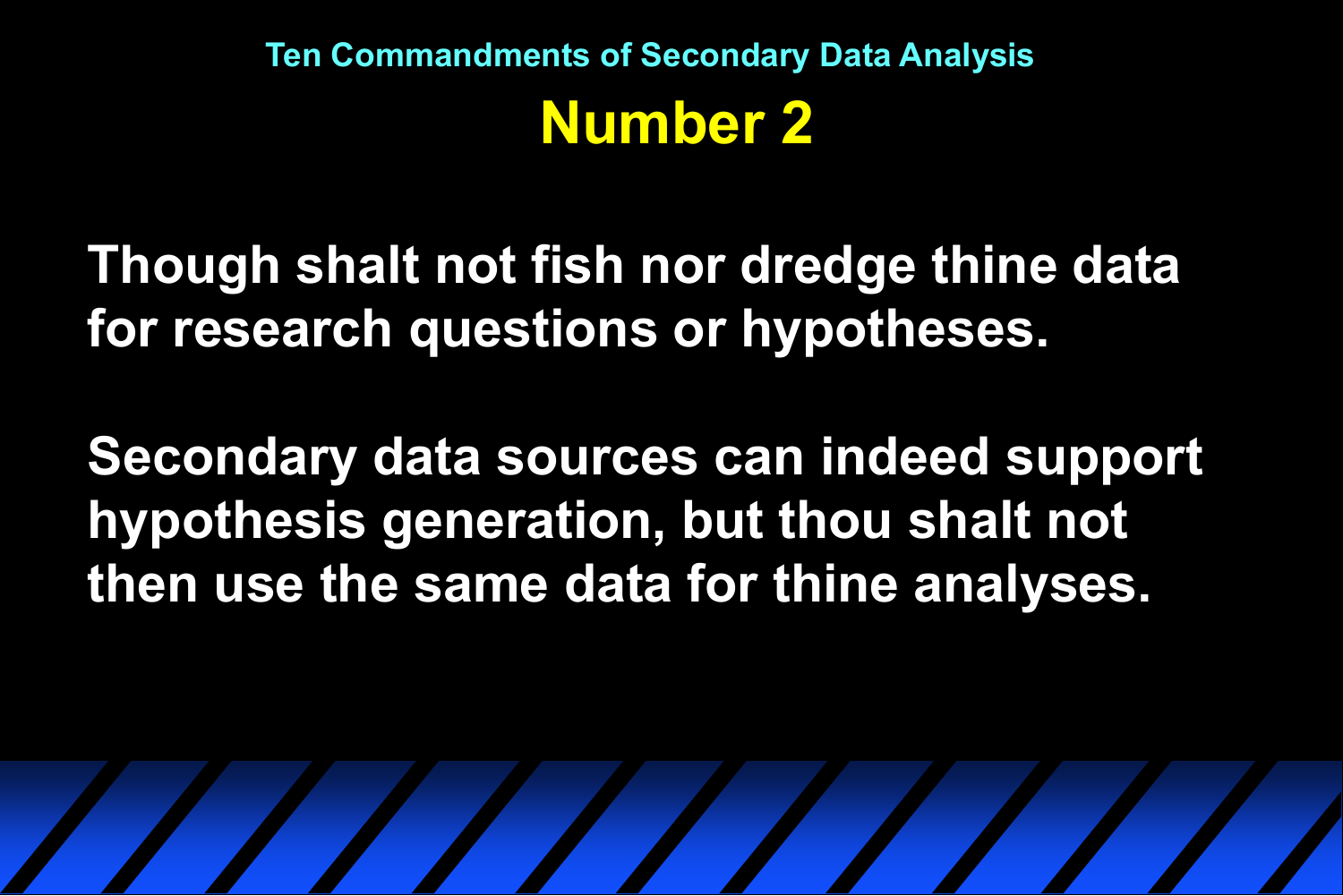#### **Thou dost not own thine secondary data.**

**Thou shalt always abideth by any restrictions made by the owner, especially concerning whether linkages to other data sources are permissible, data security requirements, and provisions for destroying the data after use.**